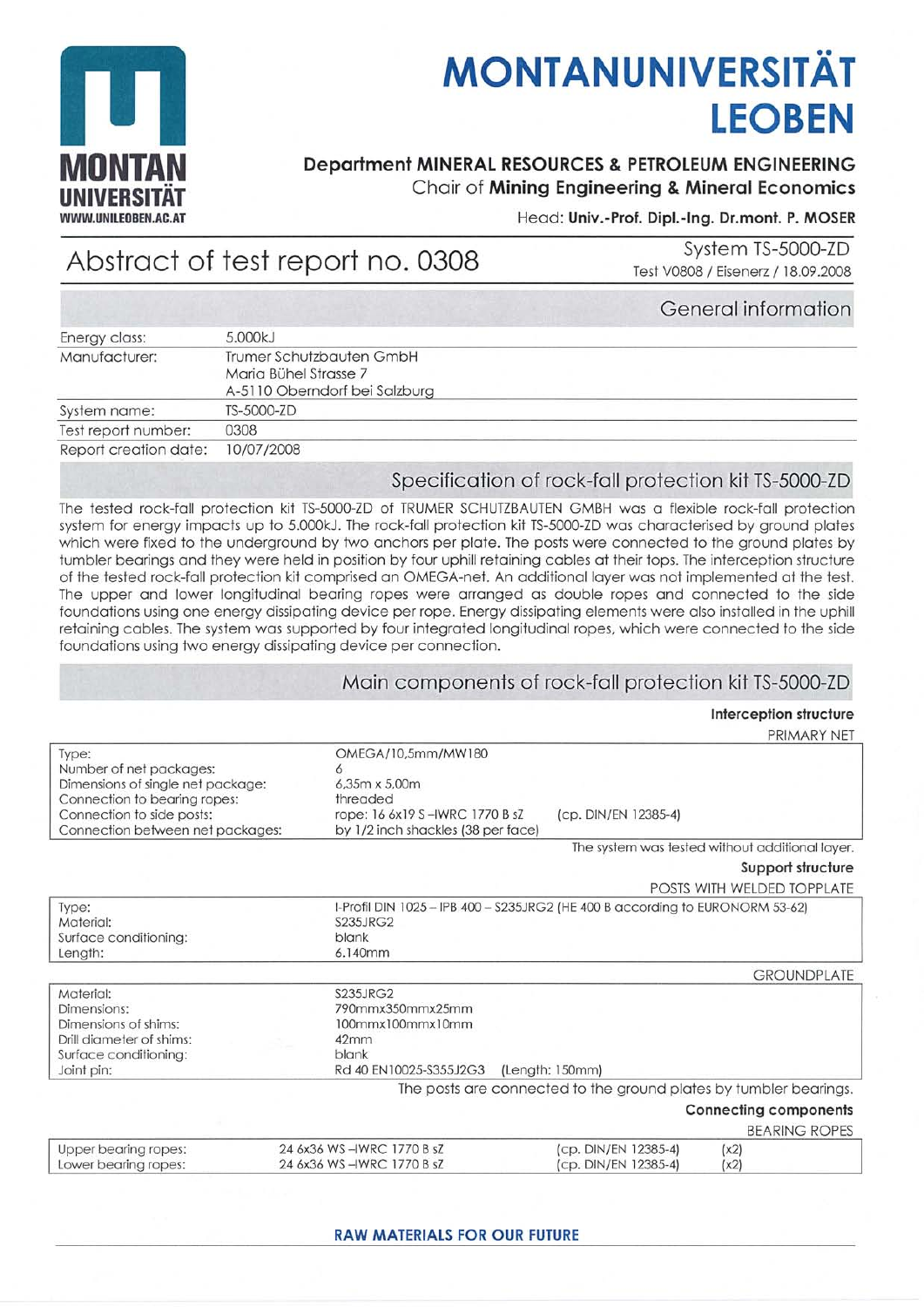|                                                                                                                                  |                                                                                                                                                                  |                    |                                              | SUPPORTING ROPES                              |
|----------------------------------------------------------------------------------------------------------------------------------|------------------------------------------------------------------------------------------------------------------------------------------------------------------|--------------------|----------------------------------------------|-----------------------------------------------|
| Supporting ropes:                                                                                                                | 24 6x36 WS-IWRC 1770 B sZ                                                                                                                                        |                    | (cp. DIN/EN 12385-4)                         | (x4)                                          |
|                                                                                                                                  |                                                                                                                                                                  |                    |                                              | RETAINING AND SIDE ROPES                      |
| Side cables:<br>Uphill retaining cables:                                                                                         | 24 6x36 WS-IWRC 1770 B sZ<br>24 6x36 WS-IWRC 1770 B sZ                                                                                                           |                    | (cp. DIN/EN 12385-4)<br>(cp. DIN/EN 12385-4) | (4 cables per post)                           |
|                                                                                                                                  |                                                                                                                                                                  |                    |                                              | <b>Energy dissipating devices</b>             |
|                                                                                                                                  |                                                                                                                                                                  |                    |                                              | ENERGY DISSIPATING DEVICES IN BEARING ROPES   |
| Type:<br>Material:<br>Diameter:<br>Position:<br>Connection to rope:<br>Connection to anchor:<br>Number:<br>Surface conditioning: | AVT phx/FLA30x80/3,5W<br>St 37-2 (S235JR)<br>250 mm<br>at the right and left foundations<br>1 inch shackle<br>I inch shackle<br>element per end of rope<br>blank |                    |                                              |                                               |
|                                                                                                                                  | ENERGY DISSIPATING DEVICES IN SUPPORTING ROPES                                                                                                                   |                    |                                              | ENERGY DISSIPATING DEVICES IN RETAINING ROPES |
| Type:<br>Material:                                                                                                               | AVT phx/FLA30x80/4,5W<br>St 37-2 (S235JR)                                                                                                                        | Type:<br>Material: | St 37-2 (S235JR)                             | AVT phx/FLA30x80/2,5W                         |

| Material:             | St 37-2 (S235JR)                  | Material:             | St 37-2 (S235JR)             |  |
|-----------------------|-----------------------------------|-----------------------|------------------------------|--|
| Diameter:             | 250 mm                            | Diameter:             | 250 mm                       |  |
| Position:             | at the right and left foundations | Position:             | at the retaining foundations |  |
| Connection to rope:   | I inch shackle                    | Connection to rope:   | 1 inch shackle               |  |
| Connection to anchor: | inch shackle                      | Connection to anchor: | 1 inch shackle               |  |
| Number:               | 2 elements per end of rope        | Number:               | I element per end of rope    |  |
| Surface conditioning: | blank                             | Surface conditioning: | blank                        |  |

## Summary of test results System TS-5000-ZD

The tested rock-fall protection kit TS-5000-ZD of TRUMER SCHUTZBAUTEN GMBH was hit by a block of reinforced concrete with a mass of 13.531kg and a velocity of 28,03m/s. The impact was placed in a height of 3,518m. The angle of block trajectory was determined with 22,99°. The impact energy was determined with 5.315kJ. The maximum horizontal system elongation was 9,954m. The stopping time was 0,495s and the stopping distance was 7,70m in horizontal direction and 4,09m in vertical direction. The block was stopped and caught by the rock-fall protection kit and did not touch the ground during the test until the system reached the maximum elongation. The whole impact energy was absorbed by the tested rock-fall protection kit.

The energy impact caused an irreversible deformation of the interception structure in the place of the impact. The surface of a few wires of the bearing and supporting ropes were damaged at the guiding devices of the inner posts. The joint pins of the tumbler bearings and the top-plates of the posts were slightly deformed after the test The energy dissipoting devices in the longitudinol beoring ropes ond supporting ropes were stretched but still hod obout 50% ot their deformotion copocity ofter energy impoct. The energy dissipoting devices of the retoining cobles were stretched fo their limits just in the centre module of the system. As o consequence of the impoct the nominol height of the rock-foll proteclion kif wos reduced from 6,128m Io 3,992m, which meons o residuol heighf of the lested system of 65,15% of its nominol height.

## Affirmation of test report no. 0308

The chair of Mining Engineering and Mineral Economics at the University of Leoben confirms that test report no. 0308 obout the testing of rock-foll protection kit TS-5000-ZD is correct in respecf of contenl ond motler of foct.

The rock-fall protection kit TS-5000-ZD of Trumer Schutzbauten GmbH was tested according to the "Guideline For European Technical Approval of Falling Rock Protection Kits" and has passed the Maximum Energy Level (MEL) test.

According to the test criterion "residual height" the system is classified as System of Category A (residual height > 50% nominal height).



(Dipl.-Ing. Christian Heiss) FOR BERGBAUKUNDT (Univ.-Prof. Dipl.-Ing. Dr.mont. Peter Moser)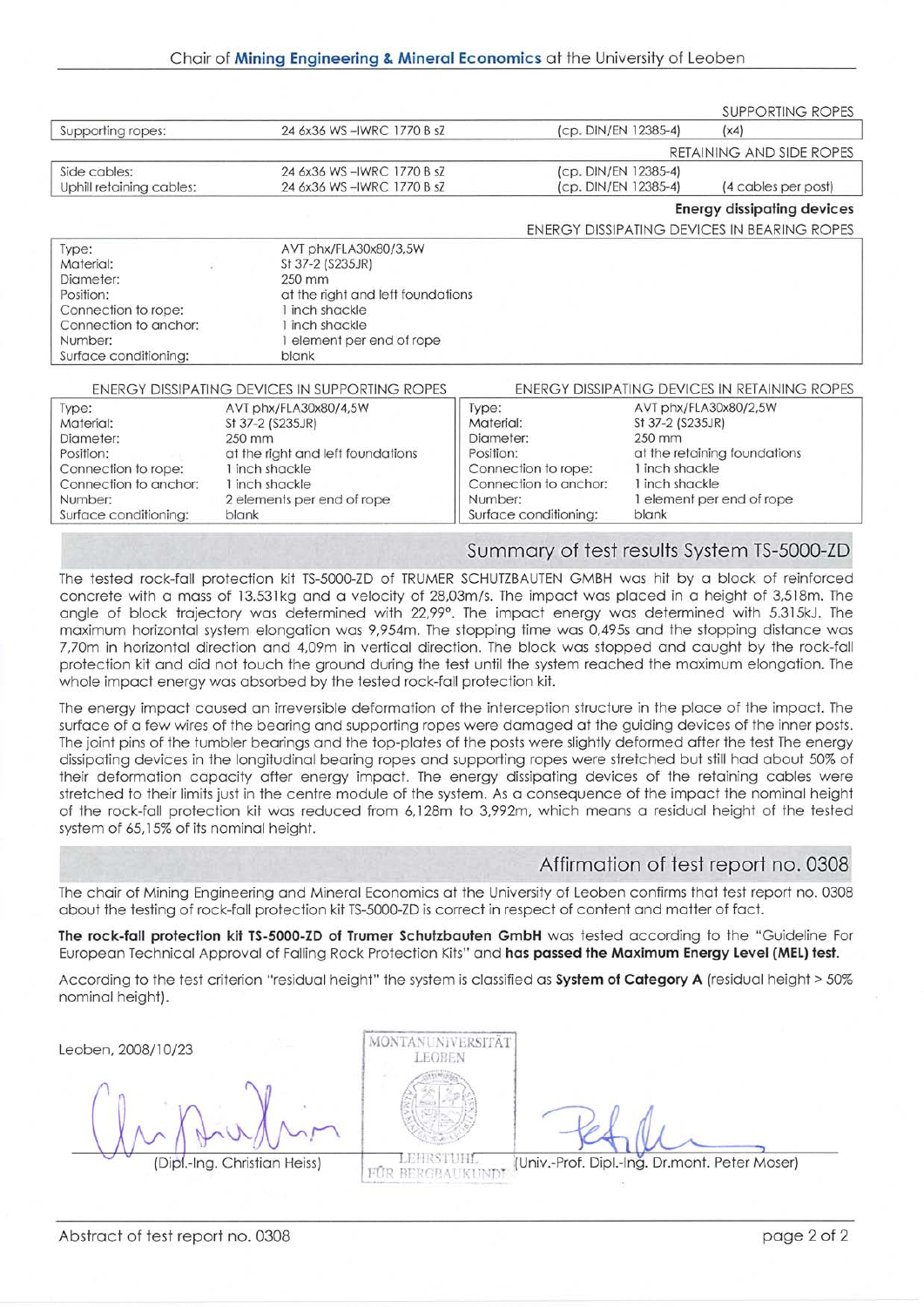



Rockfall Protection System TS-5000 - Lateral View Rockfall Protection System TS-5000 · Lateral View